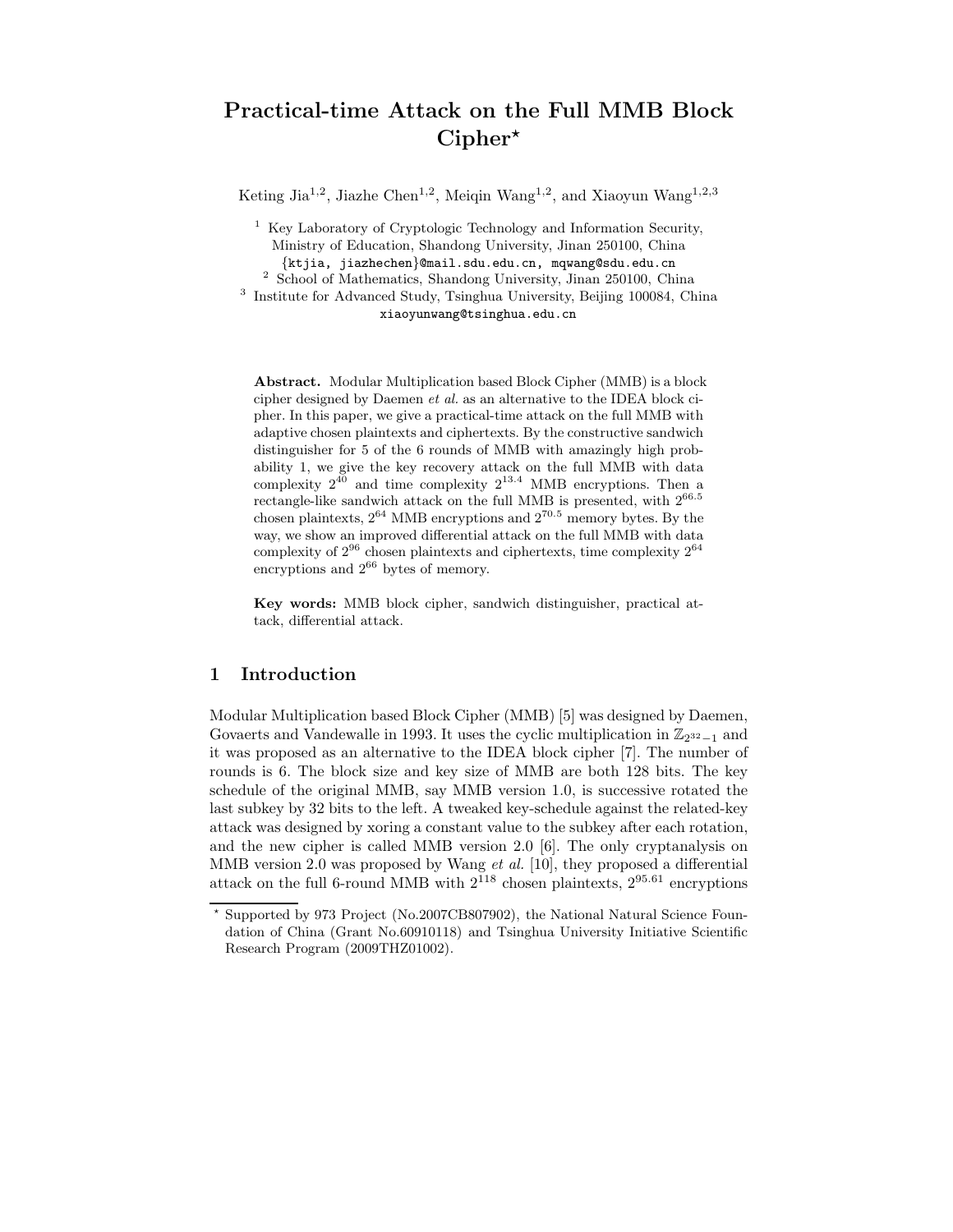| $#$ Rounds Type |              | Time              | Data                       | <b>Memory</b> | Source            |
|-----------------|--------------|-------------------|----------------------------|---------------|-------------------|
| 3               | LС           | $2^{126}$ EN      | $2^{114.56}$ KP            |               | [10]              |
| 4               | SQ.          | $2^{126.32}$ EN   | $2^{34}$ CP                | $2^{64}$      | $\left[10\right]$ |
| 6               | $_{\rm DC}$  | $2^{95.91}$ EN    | $2^{118}$ CP               | $2^{64}$      | $\left[10\right]$ |
| 6               | <b>SW</b>    | $2^{13.4}$ EN     | $2^{40}$ ACP, ACC          | $2^{18}$      | this paper        |
| 6               | SR.          | $2^{64}$ EN       | $2^{66.5}$ CP              | $2^{70.5}$    | this paper        |
| 6               | SR.          | $2^{13.4}$ EN     | $2^{66.5}$ CP,CC           | $2^{70.5}$    | this paper        |
| 6               | $_{\rm DC}$  | $2^{64}$ EN       | $2^{96}$ CP                | $2^{66}$      | this paper        |
| 6               | DС<br>$\sim$ | $2^{44}$ EN<br>__ | $2^{96}$ CP,CC<br>---<br>. | $2^{66}$      | this paper        |

Table 1. Summary of the Attacks on MMB

LC: Linear Cryptanalysis; DC: Differential Cryptanalysis;

SQ: Square Attack; SW: Sandwich Attack; SR: Rectangle-like Sandwich Attack; EN: MMB Encryption; CP: Chosen Plaintexts;

ACP,ACC: Adaptive Chosen Plaintexts and Ciphertexts;

CP,CC: Chosen Plaintexts and Ciphertexts; KP: Known Plaintexts.

and 2<sup>64</sup> memory blocks. They also presented linear and square attacks on the reduced-round MMB in [10].

In this paper, we construct a wonderful sandwich distinguisher of 5-round MMB with probability 1. Using the distinguisher, we present a practical-time attack on the full MMB. The data complexity of our attack is  $2^{40}$  adaptively chosen plaintexts and ciphertexts, and the time complexity is  $2^{13.4}$  MMB encryptions. Then we give a rectangle-like sandwich attack on the full MMB, with  $2^{66.5}$  chosen plaintexts and  $2^{64}$  encryptions. The memory complexity is  $2^{70.5}$ bytes. Meanwhile, we introduce an improved differential attack on the full MMB with data complexity of  $2^{96}$  chosen plaintexts, time complexity of  $2^{64}$  MMB encryptions and 2<sup>66</sup> bytes of memory. Both our attack and the attacks in [10] are independent of the key schedule algorithm. We summarize the existing results on MMB version 2.0 in Table 1.

# 2 Description of the Block Cipher MMB

MMB is a block cipher with 128-bit text block and 128-bit key. It has a Substitution-Permutation Network (SPN) structure and iterates 6 rounds. We use the notions in [10] to give a description of MMB. Let the 128-bit key of MMB as  $K = (k_0, k_1, k_2, k_3)$ , then the key schedule of MMB version 2.0 can be described as:  $k_i^j = k_{(i+j) \mod 4} \oplus (B \lll j)$ , where  $k^j$  is the j-round subkey,  $k^j = (k_0^j, k_1^j, k_2^j, k_3^j), k_i^j (i = 0, \ldots, 3)$  are 32-bit words, and  $j = 0, \ldots, 6$ . The round transformation of MMB is denoted as  $\rho$ , then the j-th round can be described as:

$$
\rho[k^j](X) = \theta \circ \eta \circ \gamma \circ \sigma[k^j](X),
$$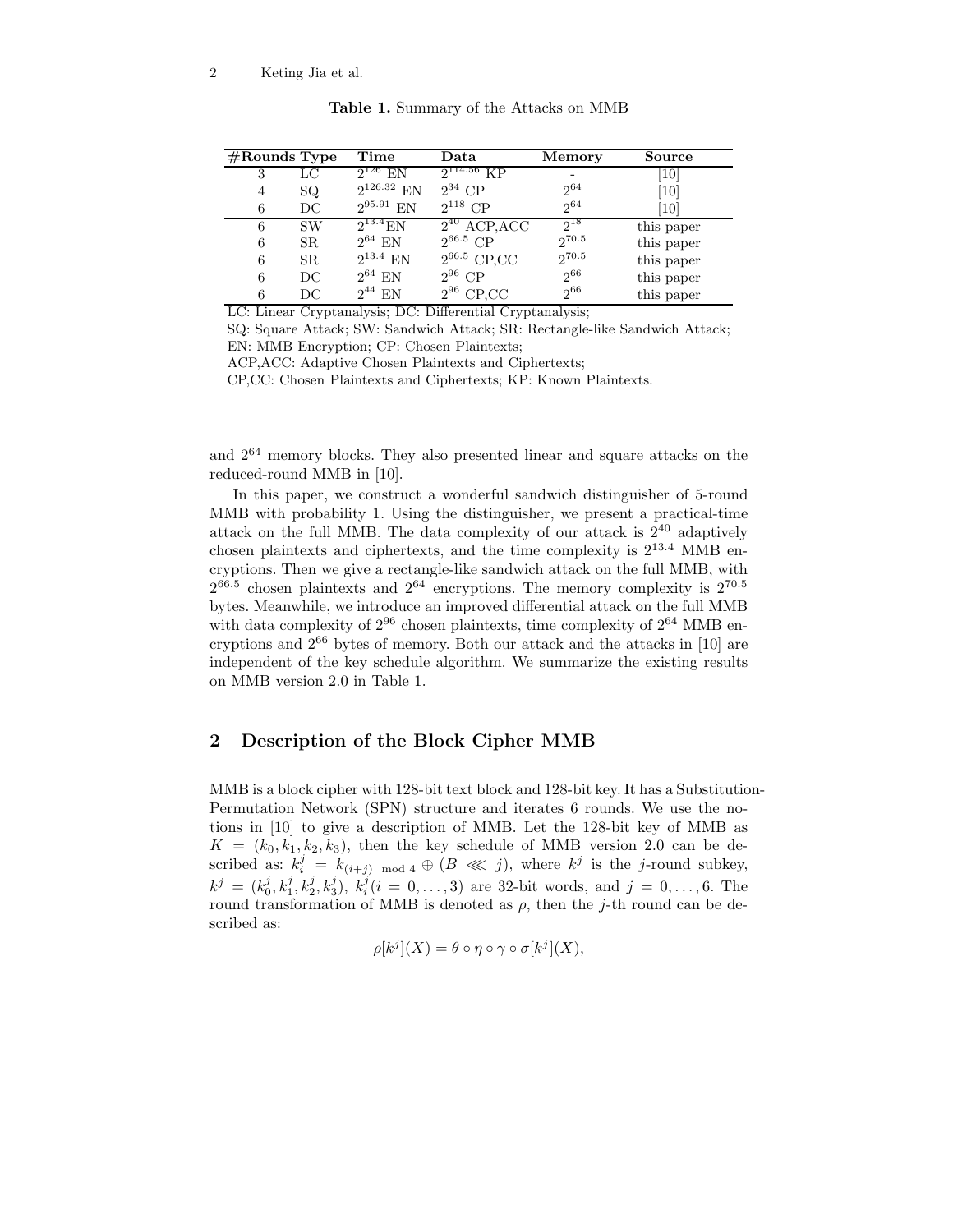where X is the 128-bit input value to the *j*-th round. The full MMB encryption is described as

$$
E(P) = \sigma[k^6] \circ \rho[k^5] \circ \rho[k^4] \circ \rho[k^3] \circ \rho[k^2] \circ \rho[k^1] \circ \rho[k^0](P),
$$

where P is the plaintext and  $k^6$  is a post-whitening key. The 4 transformations  $\sigma, \gamma, \eta, \theta$  of the round function are described as follows:

1.  $\sigma[k^j]$ : XOR the intermediate value with the round key,

$$
\sigma[k^j](a_0,a_1,a_2,a_3)=(a_0\oplus k_0^j, a_1\oplus k_1^j, a_2\oplus k_2^j, a_3\oplus k_3^j),
$$

where  $\oplus$  denotes bitwise exclusive-or,  $a_i(i = 0, 1, 2, 3)$  are 32-bit words, and  $(a_0, a_1, a_2, a_3)$  is the 128-bit intermediate value. The operation  $\sigma[k^j]$  is a involution, namely  $\sigma[k^j]^{-1}(x) = \sigma[k^j](x)$ .

2.  $\gamma$ : modular multiplication of each word of the intermediate value with fixed 32-bit constants  $G_i$ ,

$$
\gamma(a_0,a_1,a_2,a_3)=(a_0\otimes G_0,a_1\otimes G_1,a_2\otimes G_2,a_3\otimes G_3).
$$

For  $0 < y < 2^{32} - 1$ , let

$$
x \otimes y = \begin{cases} x \times y \mod 2^{32} - 1 \text{ if } x < 2^{32} - 1, \\ 2^{32} - 1 \quad \text{if } x = 2^{32} - 1. \end{cases}
$$

 $G_0 = 0x025f1cdb, G_1 = 2 \otimes G_0 = 0x04be39b6, G_2 = 2^3 \otimes G_0 = 0x12f8e6d8,$  $G_3 = 2^7 \otimes G_0 = 0 \cdot x \cdot 2 \cdot f \cdot 8 \cdot e \cdot 6 \cdot d \cdot 81$ , and the inverse values are  $G_0^{-1} = 0 \cdot x \cdot 0 \cdot 4 \cdot 4 \cdot 6 \cdot 94$ ,  $G_1^{-1} = 0x06d6a34a, G_2^{-1} = 0x81b5a8d2, G_3^{-1} = 0x281b5a8d.$  There are two fixed points for any  $G_i: 0 \otimes G_i = 0$ , and  $(2^{32}-1) \otimes G_i = 2^{32}-1$ .  $\gamma$  is invertible but not an involution.

3.  $\eta$ : operating on two of the four input words,

$$
\eta(a_0, a_1, a_2, a_3) = (a_0 \oplus (lsb(a_0) \times \delta), a_1, a_2, a_3 \oplus ((1 \oplus lsb(a_3)) \times \delta)),
$$

where 'lsb' means the least significant bit, and  $\delta = 0x2aaaaaaaa$ .  $\eta$  is an involution and a non-linear operation. But we can know that if there is a difference in the lsb of  $a_0$ , then the difference of  $a_0$  after the transformation  $\eta$  will change, otherwise it will remain the same. It is the same to  $a_3$ .

4. θ: the only diffusion operation in MMB.

$$
\theta(a_0, a_1, a_2, a_3) = (a_3 \oplus a_0 \oplus a_1, a_0 \oplus a_1 \oplus a_2, a_1 \oplus a_2 \oplus a_3, a_2 \oplus a_3 \oplus a_0).
$$

 $\theta$  is an involution.

# 3 Boomerang Attack and Sandwich Attack

#### 3.1 Boomerang Attack

The boomerang attack was first introduced by Wagner [11]. It is an adaptive chosen plaintext and ciphertext attack. And it was further developed by Kelsey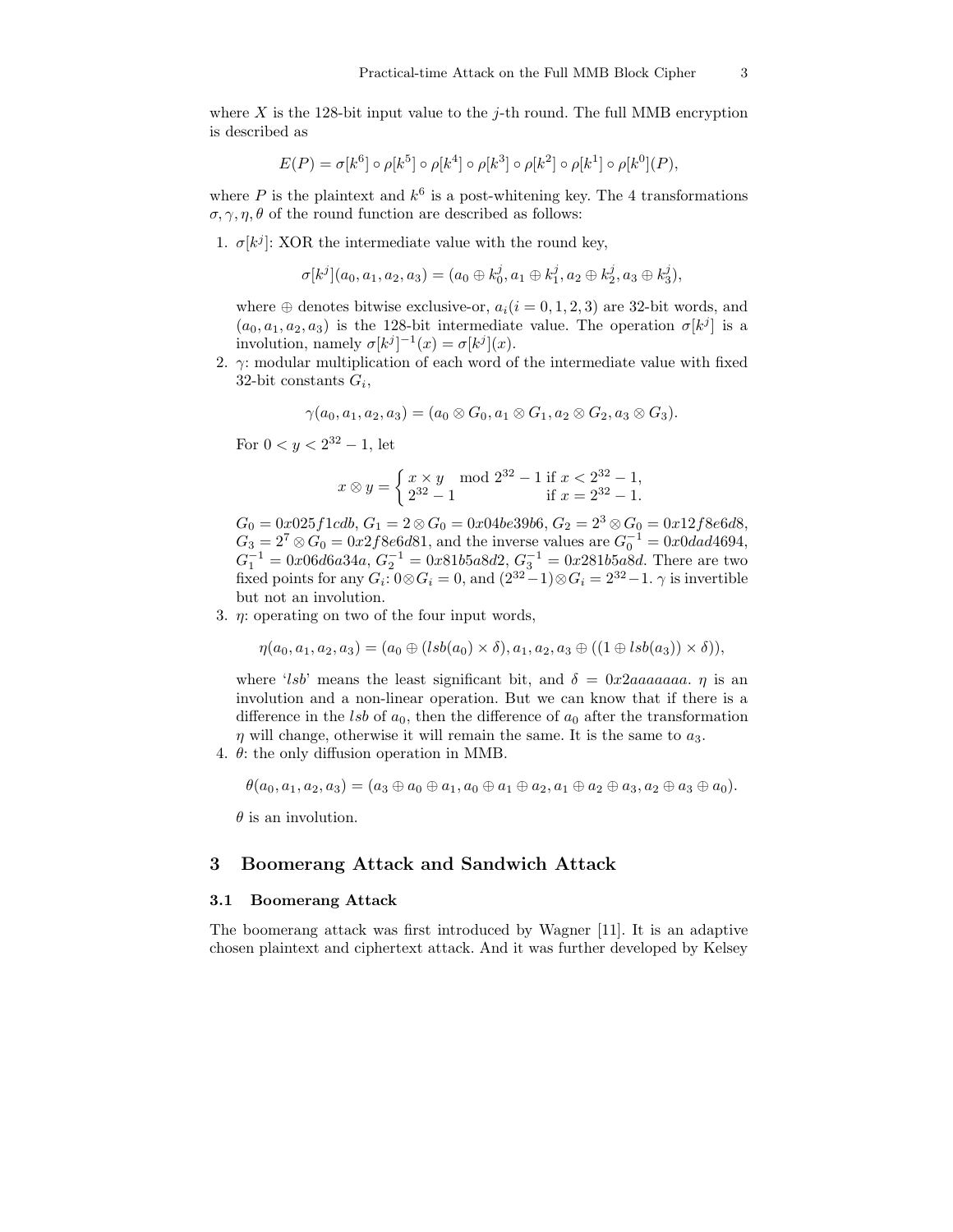#### 4 Keting Jia et al.

et al. [4] into a chosen plaintext attack called the amplified boomerang attack ( Biham et al. independently introduced as the rectangle attack [2]) .

The boomerang attack bases on the differential attack [1], which joins two short differential characteristics with high probabilities in a quartet instead of a long differential to get a distinguisher with more rounds and higher probability. Let  $E$  be a block cipher with block size  $n$ , that is considered as a cascade of two sub-ciphers:  $E = E_1 \circ E_0$ . For the sub-cipher  $E_0$  there is a differential characteristic  $\alpha \to \beta$  with probability p, and for  $E_1$  there is differential path  $\gamma \to \zeta$  with probability q.  $E^{-1}$ ,  $E_0^{-1}$  and  $E_1^{-1}$  stand for the inverse of  $E, E_0, E_1$ respectively. The boomerang distinguisher can be constructed as follows:

- Randomly choose a pair of plaintexts  $(P, P')$  such that  $P' \oplus P = \alpha$ .
- Encrypt  $P, P'$  to get  $C = E(P), C' = E(P').$
- Compute  $\tilde{C} = C \oplus \zeta$ ,  $\tilde{C'} = C' \oplus \zeta$ . Decrypt  $\tilde{C}, \tilde{C'}$  to get  $\tilde{P} = E^{-1}(\tilde{C})$ ,  $\widetilde{P'} = E^{-1}(\widetilde{C'}).$
- Check whether  $\widetilde{P'} \oplus \widetilde{P} = \alpha$ .

The quartet  $(P, P', P, P')$ , whose corresponding ciphertexts  $(C, C', C, C')$ , is a right quartet when it passes the boomerang distinguisher. That is to say, it satisfies the following conditions besides  $P' \oplus P = \alpha$  and  $P' \oplus P = \alpha$ ,

$$
E_0(P') \oplus E_0(P) = \beta \tag{1}
$$

$$
E_1^{-1}(\widetilde{C}) \oplus E_1^{-1}(C) = E_1^{-1}(\widetilde{C'}) \oplus E_1^{-1}(C') = \gamma \tag{2}
$$

If a quartet satisfies the two equations above, we have  $E_1^{-1}(\widetilde{C}) \oplus E_1^{-1}(\widetilde{C}) = \beta$ . Since we have a differential  $\alpha \to \beta$  in  $E_0$  and  $P' \oplus P = \alpha$ , the probability of equation (1) is p. Similarly, the probability of equation (2) is  $q^2$ , as the probabilities of  $\gamma \to \zeta$  and  $\zeta \to \gamma$  are the same. Finally, there is another probability of p to get  $\widetilde{P'} \oplus \widetilde{P} = \alpha$  from  $E_1^{-1}(\widetilde{C'}) \oplus E_1^{-1}(\widetilde{C}) = \beta$ . As a result, the probability to get a right quartet is  $p^2q^2$ . The quartets that pass the distinguisher but don't satisfy equations (1) and (2) are called wrong quartets. It's known that for a random permutation,  $P' \oplus \tilde{P} = \alpha$  with probability  $2^{-n}$ . Therefore, the probability of the boomerang distinguisher should be greater than  $2^{-n}$ , i.e.,  $pq > 2^{-n/2}$ .

The rectangle (amplified boomerang) attack works in a chosen plaintext situation, with a birthday-paradox to make the condition  $E_0(P) \oplus E_0(\tilde{P}) = \gamma$  hold. For details about rectangle attack and amplified boomerang attack, we refer to citation [2], [4].

#### 3.2 Sandwich Attack

Based on boomerang attack, Dunkelman et al. proposed a new attack named sandwich attack [8]. They divided the cipher into three sub-ciphers:  $E = E_1 \circ$  $E_M \circ E_0$ . See Fig. 1.  $X = E_0(P), Y = E_M(X), C = E_1(Y)$ . There is a differential path  $\alpha \to \beta$  with probability p in  $E_0$  and  $\gamma \to \zeta$  with probability q in  $E_1$ . The attack manner is also the same as the boomerang attack, the only difference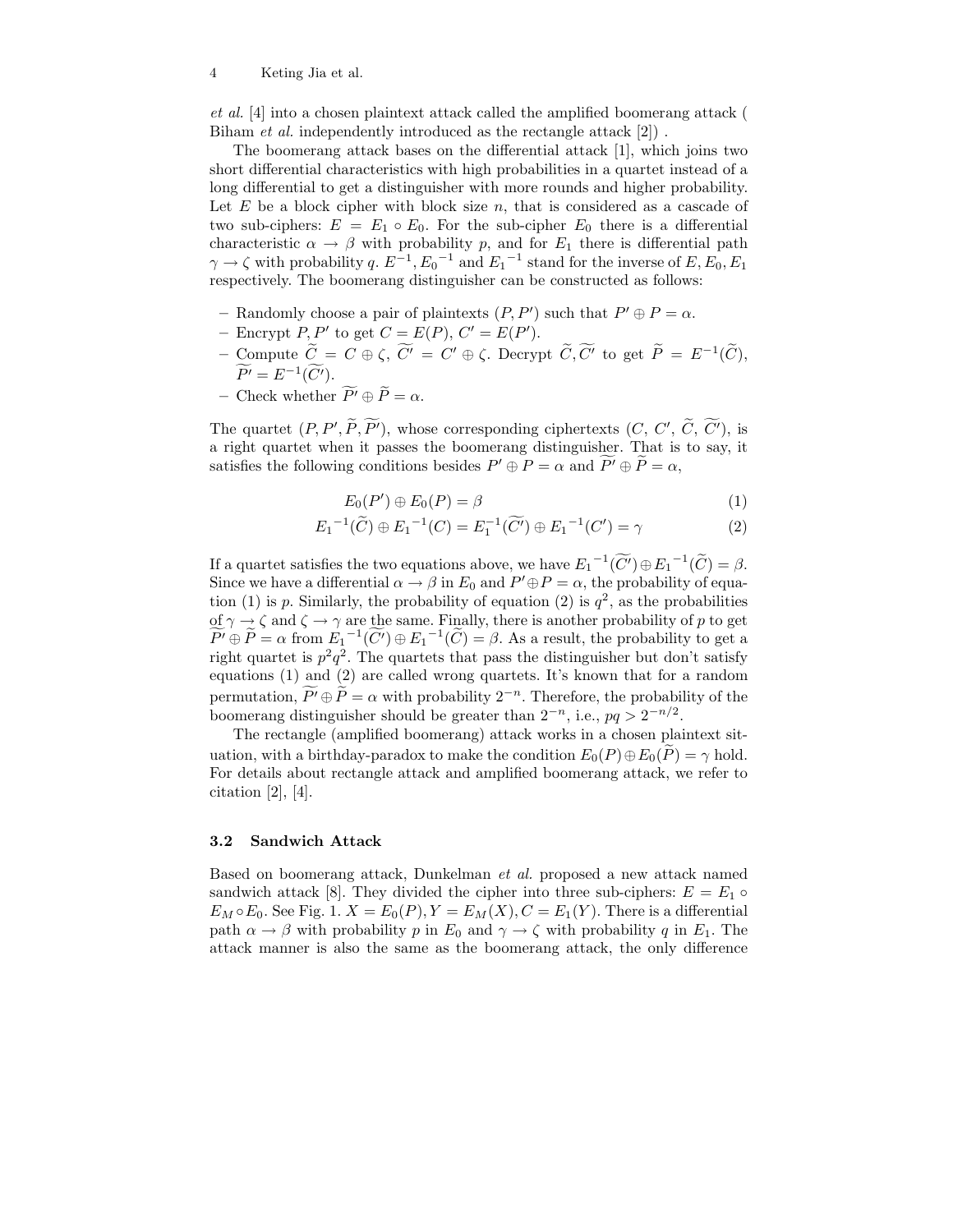is that there is a  $E_M$  in the middle. Given  $(Y \oplus Y = \gamma)$ ,  $(Y' \oplus Y' = \gamma)$  and  $(X \oplus X' = \beta)$ , calculate the probability

$$
r = Pr((\widetilde{X} \oplus \widetilde{X'} = \beta)|(Y \oplus \widetilde{Y} = \gamma) \wedge (Y' \oplus \widetilde{Y'} = \gamma) \wedge (X \oplus X' = \beta)).
$$

Then the probability of the sandwich distinguisher is  $p^2q^2r$ . In [8] the authors computed the probability using the properties of the feistel structure, and the same phenomenon is introduced in [11]. The SPN structure can also apply the sandwich attack, as used in [3] with a name "ladder switch". In this paper, we also mount the sandwich attack on MMB, which is a block cipher with SPN structure.

## 4 5-Round Sandwich Distinguisher with Probability 1

In this section, we construct a sandwich distinguisher for 5-round MMB, and surprisingly, the distinguisher has probability 1.

As mentioned in the previous section, we decompose 5-round MMB into  $E = E_1 \circ E_M \circ E_0$ .  $E_0$  contains the first 2 rounds,  $E_M$  is the third round and  $E_1$  contains the last 2 rounds. See Fig. 1.



Fig. 1. 5 rounds sandwich distinguisher

We use the following 2-round differential characteristic with probability 1 proposed by Wang *et al.* [10] both in  $E_0$  and  $E_1$ :

$$
(0,\overline{0},\overline{0},0) \xrightarrow{\sigma[k^i]} (0,\overline{0},\overline{0},0) \xrightarrow{\gamma} (0,\overline{0},\overline{0},0) \xrightarrow{\eta} (0,\overline{0},\overline{0},0) \xrightarrow{\theta} (\overline{0},0,0,\overline{0})
$$
  

$$
\xrightarrow{\sigma[k^{i+1}]} (\overline{0},0,0,\overline{0}) \xrightarrow{\gamma} (\overline{0},0,0,\overline{0}) \xrightarrow{\eta} (\overline{0} \oplus \delta,0,0,\overline{0} \oplus \delta) \xrightarrow{\theta} (0,\overline{0} \oplus \delta, \overline{0} \oplus \delta,0),
$$

where '0' denotes a 32-bit zero difference word and  $\bar{0} = 2^{32} - 1 = 0xfffffffff$ . So  $\alpha = \gamma = (0, \bar{0}, \bar{0}, 0), \ \beta = \zeta = (0, \bar{0} \oplus \delta, \bar{0} \oplus \delta, 0), \text{ and } Pr(\alpha \to \beta) = 1,$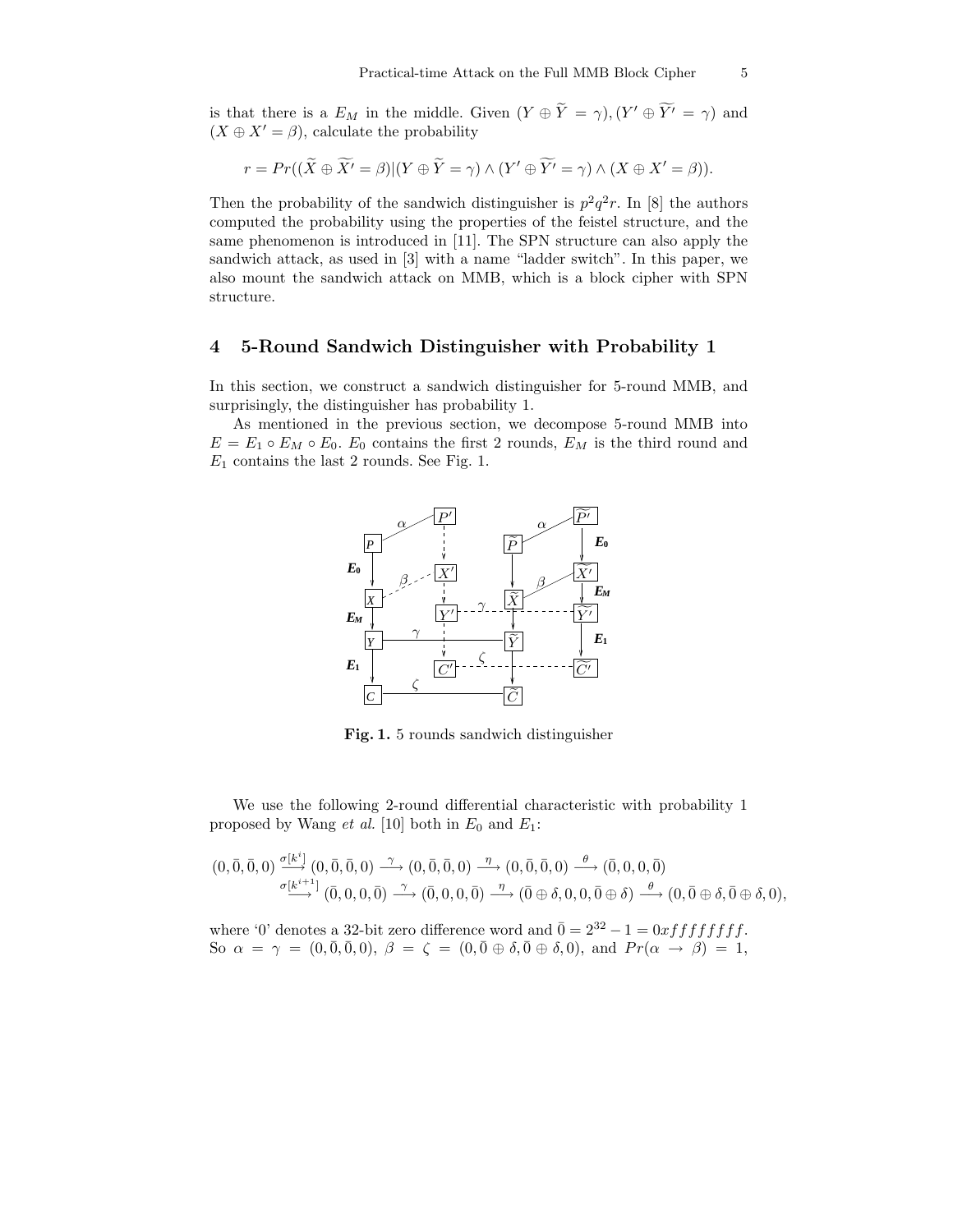#### 6 Keting Jia et al.

 $Pr(\gamma \to \zeta) = 1$ . Now it remains to estimate the probability  $r = Pr((X \oplus X' =$  $\beta$ |(Y  $\oplus$  Y =  $\gamma$ )  $\wedge$  (Y'  $\oplus$  Y' =  $\gamma$ )  $\wedge$  (X  $\oplus$  X' =  $\beta$ )). In the rest of this section, we will give the deduction of  $r$ .

Let's denote the *i*-th word of X, X', X, X' by  $X_i$ ,  $X'_i$ ,  $X'_i$ ,  $X'_i$ ,  $X'_i$ ,  $i = 0, 1, 2, 3$ . The subkey of the third round is denoted  $k = (k_0, k_1, k_2, k_3)$ .

We have

$$
Y \oplus \widetilde{Y} = (0, \overline{0}, \overline{0}, 0),
$$
  
\n
$$
Y' \oplus \widetilde{Y'} = (0, \overline{0}, \overline{0}, 0),
$$
  
\n
$$
X \oplus X' = (0, \overline{0} \oplus \delta, \overline{0} \oplus \delta, 0).
$$
\n(3)

Since  $\theta$  and  $\eta$  are involutions, and  $\theta$  is linear, we have

$$
(\eta^{-1} \circ \theta^{-1}(Y)) \oplus (\eta^{-1} \circ \theta^{-1}(\widetilde{Y})) = (\overline{0} \oplus \delta, 0, 0, \overline{0} \oplus \delta), \tag{4}
$$

$$
(\eta^{-1} \circ \theta^{-1}(Y')) \oplus (\eta^{-1} \circ \theta^{-1}(\widetilde{Y'})) = (\overline{0} \oplus \delta, 0, 0, \overline{0} \oplus \delta).
$$
 (5)

Besides,

$$
Y = \theta \circ \eta \circ \gamma \circ \sigma[k](X),
$$
  
\n
$$
Y' = \theta \circ \eta \circ \gamma \circ \sigma[k](X'),
$$
  
\n
$$
\widetilde{Y} = \theta \circ \eta \circ \gamma \circ \sigma[k](\widetilde{X}),
$$
  
\n
$$
\widetilde{Y'} = \theta \circ \eta \circ \gamma \circ \sigma[k](\widetilde{X'}).
$$
\n(6)

We can get the following equations from equations (4), (5) and (6),

$$
((X_1 \oplus k_1) \otimes G_1) \oplus ((\widetilde{X}_1 \oplus k_1) \otimes G_1) = 0,
$$
  

$$
((X_2 \oplus k_2) \otimes G_2) \oplus ((\widetilde{X}_2 \oplus k_2) \otimes G_2) = 0,
$$
  

$$
((X'_1 \oplus k_1) \otimes G_1) \oplus ((\widetilde{X'}_1 \oplus k_1) \otimes G_1) = 0,
$$
  

$$
((X'_2 \oplus k_2) \otimes G_2) \oplus ((\widetilde{X'}_2 \oplus k_2) \otimes G_2) = 0.
$$

So  $X_1 = X_1, X_2 = X_2, X'_1 = X'_1, X'_2 = X'_2$ . And we have  $X_1 \oplus X_1 =$  $X'_1 \oplus X'_1$ ,  $X_2 \oplus X_2 = X'_2 \oplus X'_2$ . Then we conclude

$$
\widetilde{X}_1 \oplus \widetilde{X}'_1 = X_1 \oplus X'_1 = \overline{0} \oplus \delta,
$$
  
\n
$$
\widetilde{X}_2 \oplus \widetilde{X}'_2 = X_2 \oplus X'_2 = \overline{0} \oplus \delta.
$$
\n(7)

Also from equation  $(4)$ ,  $(5)$  and  $(6)$ , we have

$$
((X_0 \oplus k_0) \otimes G_0) \oplus ((\widetilde{X}_0 \oplus k_0) \otimes G_0) = \overline{0} \oplus \delta,
$$
  

$$
((X_3 \oplus k_3) \otimes G_3) \oplus ((\widetilde{X}_3 \oplus k_3) \otimes G_3) = \overline{0} \oplus \delta,
$$
  

$$
((X'_0 \oplus k_0) \otimes G_0) \oplus ((\widetilde{X'}_0 \oplus k_0) \otimes G_0) = \overline{0} \oplus \delta,
$$
  

$$
((X'_3 \oplus k_3) \otimes G_3) \oplus ((\widetilde{X'}_3 \oplus k_3) \otimes G_3) = \overline{0} \oplus \delta.
$$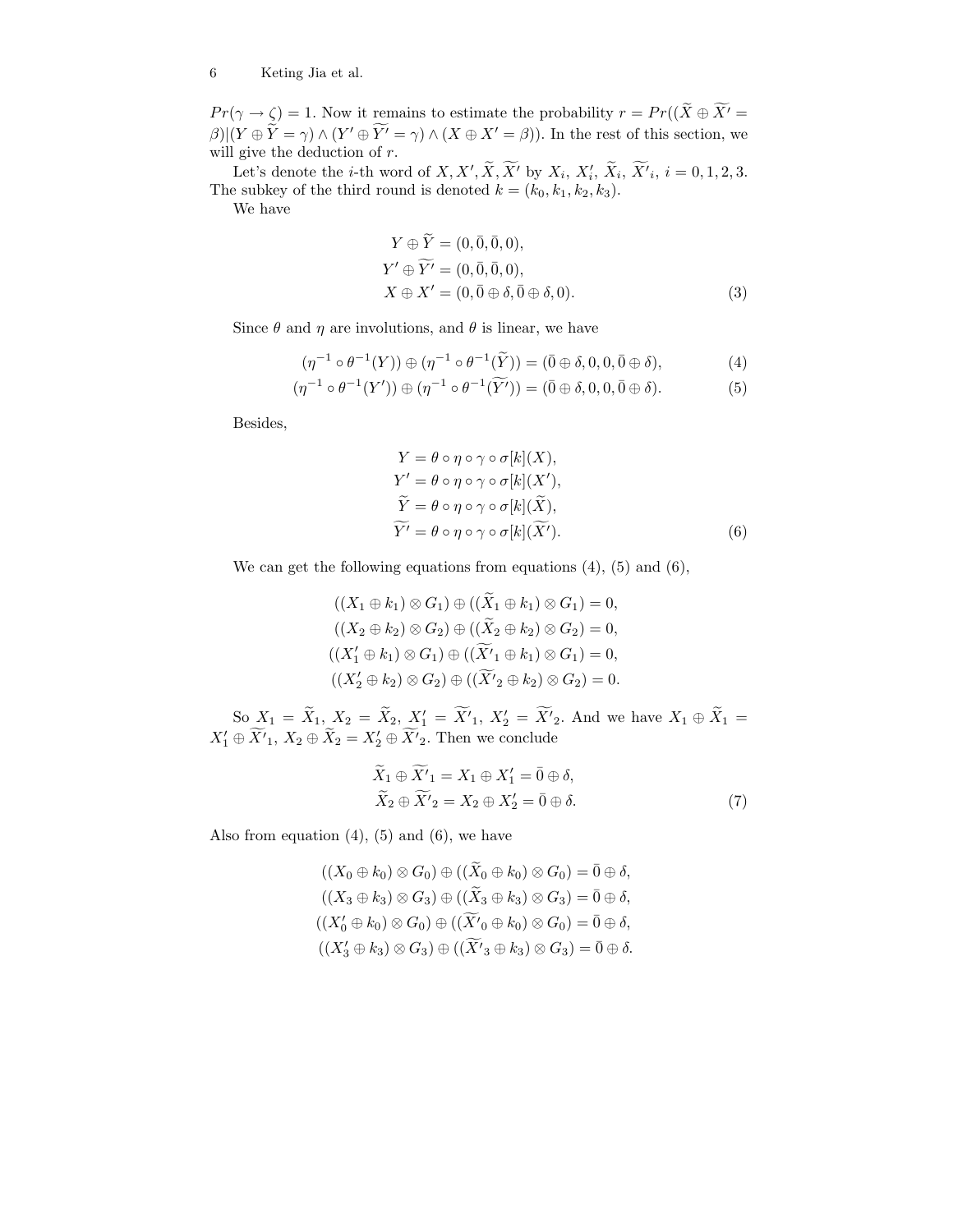Then

$$
((X_0 \oplus k_0) \otimes G_0) \oplus ((X_0 \oplus k_0) \otimes G_0) = ((X'_0 \oplus k_0) \otimes G_0) \oplus ((X'_0 \oplus k_0) \otimes G_0),
$$
  

$$
((X_3 \oplus k_3) \otimes G_3) \oplus ((\widetilde{X}_3 \oplus k_3) \otimes G_3) = ((X'_3 \oplus k_3) \otimes G_3) \oplus ((\widetilde{X'}_3 \oplus k_3) \otimes G_3).
$$

From equation (3), we have  $X_0 = X'_0 = 0, X_3 = X'_3 = 0$ , so

$$
((\widetilde{X}_0 \oplus k_0) \otimes G_0) = ((\widetilde{X'}_0 \oplus k_0) \otimes G_0),
$$
  

$$
((\widetilde{X}_3 \oplus k_3) \otimes G_3) = ((\widetilde{X'}_3 \oplus k_3) \otimes G_3).
$$

Then  $X_0 = X'_0$ , and  $X_3 = X'_3$ . Finally, we have

$$
\widetilde{X}_0 \oplus \widetilde{X'}_0 = 0, \n\widetilde{X}_3 \oplus \widetilde{X'}_3 = 0.
$$
\n(8)

Combining equation (7) and (8), we have

$$
\widetilde{X} \oplus \widetilde{X'} = (0, \bar{0} \oplus \delta, \bar{0} \oplus \delta, 0) = \beta.
$$

So

$$
r = Pr((\widetilde{X} \oplus \widetilde{X'} = \beta)|(Y \oplus \widetilde{Y} = \gamma) \wedge (Y' \oplus \widetilde{Y'} = \gamma) \wedge (X \oplus X' = \beta)) = 1.
$$

As a result, the probability of our 5-round sandwich distinguisher is 1.

# 5 Practical Sandwich Attack on the Full MMB

In this section, we use the distinguisher described in Sec. 6 to rounds 2-6 and recover some subkey bits of the first round. Then we apply the distinguisher to rounds 1-5 and recover some subkey bits of the last round. The key can be deduced from the recovered subkey bits.

#### 5.1 The Key Recovery Attack

## 1. Getting Right Quartets

Choose  $2^{37}$  plaintexts P at random, compute  $P' = P \oplus (0xfdff77ef, 0, 0)$  $0, 0xdffbfeef)$ , and encrypt P, P' to get ciphertexts pairs C, C'. Calcu- $\det \widetilde{C}=C\oplus(0,\bar{0} \oplus \beta, \bar{0} \oplus \beta, 0), \, \widetilde{C'}=C'\oplus(0,\bar{0} \oplus \beta, \bar{0} \oplus \beta, 0), \, \text{and } \text{decrypt\ }\widetilde{C},$ C' to get P, P'. Store quartets  $(P, P', P, P')$  only when  $P \oplus P' = (*, 0, 0, *)$ , where  $\cdot^*$  stands for any non-zero 32-bit value. We know the differential characteristic

$$
(0xfdff77ef, 0, 0, 0xdffbfeef) \xrightarrow{\sigma[k^i]} (0xfdff77ef, 0, 0, 0xdffbfeef) \xrightarrow{\gamma} (\overline{0} \oplus \delta, 0, 0, \overline{0} \oplus \delta) \xrightarrow{\eta} (\overline{0}, 0, 0, \overline{0}) \xrightarrow{\theta} (0, \overline{0}, \overline{0}, 0)
$$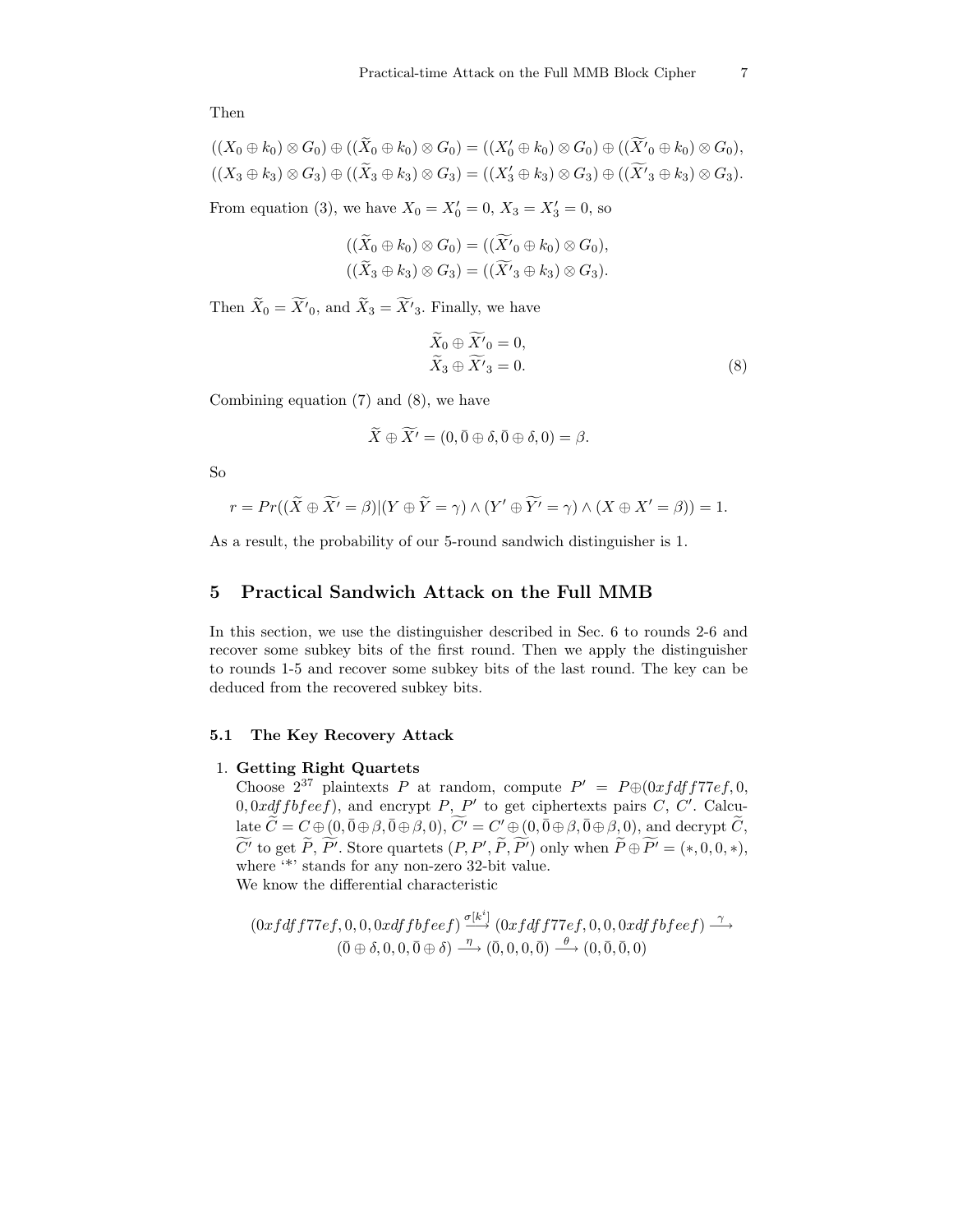#### 8 Keting Jia et al.

holds with probability  $2^{-36}$ , as the probability of  $0x f df f 77ef \stackrel{G_0}{\longrightarrow} \overline{0} \oplus \delta$ and  $0xdffbfeef \stackrel{G_3}{\longrightarrow} \bar{0} \oplus \delta$  are both  $2^{-18}$ . Thus, there are  $2^{37} \cdot 2^{-36} = 2$ pairs of  $(P, P')$  satisfying the differential characteristic above, and we call it a right pair. Once a pair  $(P, P')$  is a right pair, the corresponding  $(P, P')$ must satisfy  $\widetilde{P} \oplus \widetilde{P'} = (*, 0, 0, *)$ , that is because the probability of our distinguisher is 1. So the quartet  $(P, P', P, P')$  is a right quartet.

For a wrong quartet  $(P, P', P, P'), P \oplus P' = (*, 0, 0, *)$  holds with probability  $2^{-64}$ . Therefore, there are  $2^{37} \cdot 2^{-64} = 2^{-27}$  wrong quartets left, so we regard the quartets which satisfy  $\widetilde{P} \oplus \widetilde{P'} = (*, 0, 0, *)$  as right quartets.

## 2. Partial Key Recovery

In order to make the attack faster, we use a pre-computation. Construct two tables  $T_0$  and  $T_3$ , and each is about  $2^{16}$  bytes. Because there are at most  $2^{14.28}$  32-bit words x to make the difference character  $0xfdff77ef \stackrel{G_0}{\longrightarrow} \bar{0} \oplus \delta$ hold. It is the same to the difference character of  $G_3$ .

$$
T_0 = \{ x \mid (x \otimes G_0) \oplus ((x \oplus 0xfdff77ef) \otimes G_0) = \overline{0} \oplus \delta \},
$$
  
\n
$$
T_3 = \{ x \mid (x \otimes G_3) \oplus ((x \oplus 0xdffbfeef) \otimes G_3) = \overline{0} \oplus \delta \}.
$$

(a) For each quartet  $(P, P', P, P')$  stored, we calculate 32-bit values of  $k_0^0 =$  $P \oplus x, x \in T_0$ , and filter the wrong keys with the following equations.

$$
((P_0 \oplus k_0^0) \otimes G_0) \oplus ((P'_0 \oplus k_0^0) \otimes G_0) = \overline{0} \oplus \delta, \tag{9}
$$

$$
((\widetilde{P}_0 \oplus k_0^0) \otimes G_0) \oplus ((\widetilde{P'}_0 \oplus k_0^0) \otimes G_0) = \overline{0} \oplus \delta. \tag{10}
$$

There are  $2^{32} \cdot 2^{-36} = 2^{-4}$  keys to make equations (9) and (10) hold, so a wrong key satisfies the equations with probability  $2^{-36}$ .

There are 2 quarters and  $2^{-27}$  wrong pairs left, so the expect number of the right key is  $2 + 2^{-36} \cdot 2^{-27} \approx 2$ . For a wrong key, it will be left with probability at most  $2^{-36}$ , so the total numbers of wrong keys are  $(2 \cdot 2^{-36} + 2^{-36} \cdot 2^{-27}) \cdot 2^{32} = 2^{-3}$ , and the expect number of a wrong key is  $2^{-3}/2^{32} = 2^{-35}$ . Then by Poisson distribution, the success rate is about 0.91.

(b) Similarly, in use of the table  $T_3$ , we can recover 32-bit value  $k_3^0$  with the same complexity and success rate as in (a).

After recovering 64 bits of the first round subkey, we mount the distinguisher to rounds 1-5, and recover 64 bits of the subkey of last round.

## 3. Recovering 64 Bits of the Last Round Subkey

Construct two tables  $T_1$  and  $T_2$ , and each is about  $2^{16}$  bytes.

$$
T_1 = \{ x \mid (x \otimes G_1^{-1}) \oplus ((x \oplus 0xfcfbdff) \otimes G_1^{-1}) = \overline{0} \oplus \delta \},
$$
  
\n
$$
T_2 = \{ x \mid (x \otimes G_2^{-1}) \oplus ((x \oplus 0xf3ef7fff) \otimes G_2^{-1}) = \overline{0} \oplus \delta \}.
$$

(a) We use the method similar to that described in Step 1 to gain right quartets. But this time, we choose  $2^{37}$  ciphertexts C, calculate  $\tilde{C}$  =  $C \oplus (0xfcfbdfff, 0x0f14a000, 0x0f14a000, 0xf3ef7fff).$  Decrypt C,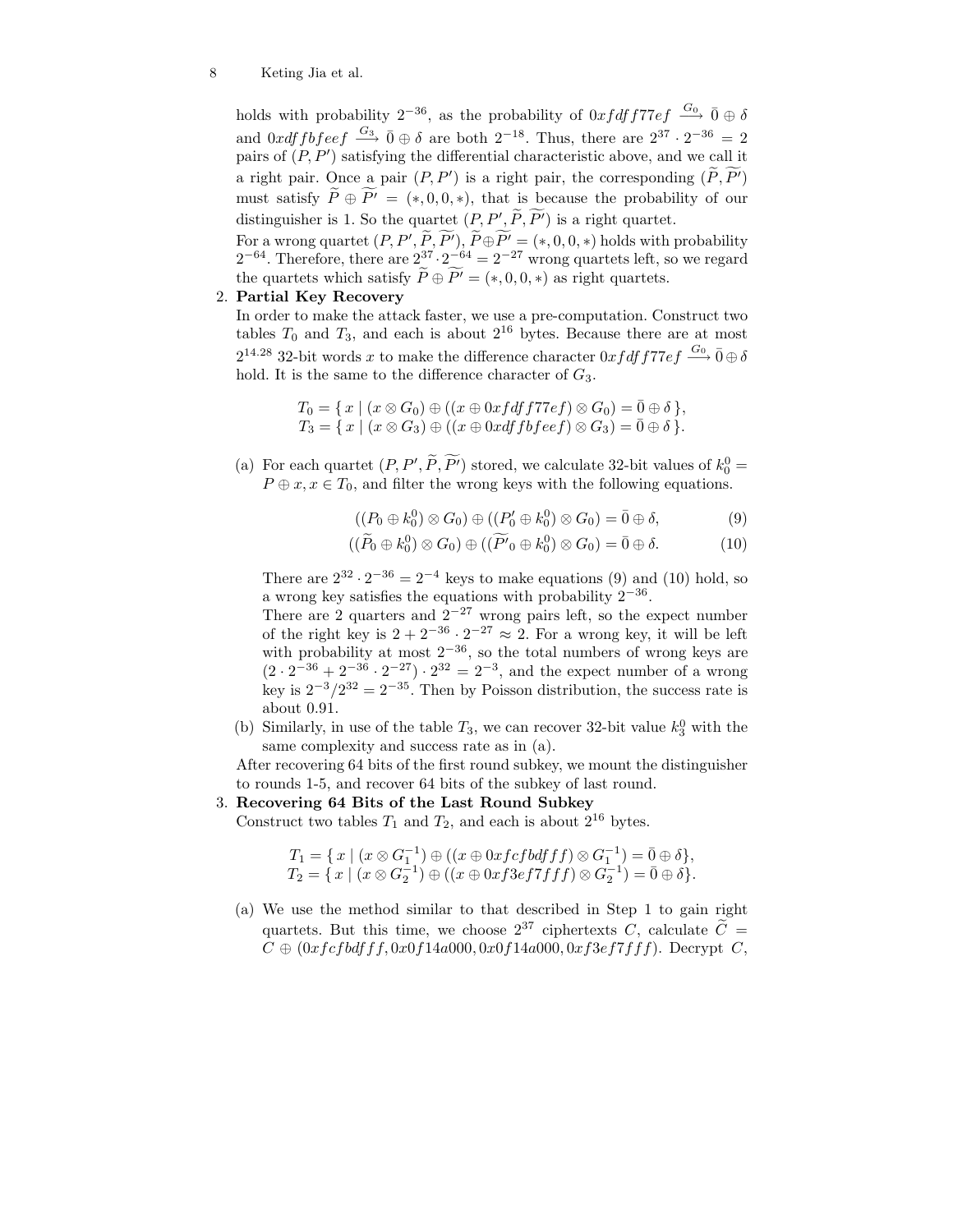$\widetilde{C}$  to get P,  $\widetilde{P}$ . Calculate  $P' = P \oplus (0, \overline{0}, \overline{0}, 0), \ \widetilde{P'} = P' \oplus (0, \overline{0}, \overline{0}, 0),$ then encrypt them to get  $C'$ ,  $C'$ . And store the quartet with  $C' \oplus C' =$  $(V_1, V_1 \oplus V_2, V_1 \oplus V_2, V_2)$ , where  $V_1, V_2$  are non-zero 32-bit words. There are about 2 quartets to be stored, which are the right quartets, for the following differential characteristic has probability  $2^{-36}$ .

$$
(0,\bar{0}\oplus\delta,\bar{0}\oplus\delta,0) \stackrel{\sigma^{-1}[k^5]}{\longleftarrow} (0,\bar{0}\oplus\delta,\bar{0}\oplus\delta,0) \stackrel{\gamma^{-1}}{\longleftarrow} (0,0xfcfbdff,0xf3ef7fff,0) \stackrel{\eta^{-1}}{\longleftarrow} (0,0xfcfbdfff,0xf3ef7fff,0) \stackrel{\theta^{-1}}{\longleftarrow} ((0xfcfbdfff,0x0f14a000,0xf14a000,0xf3ef7fff))
$$

The probability of  $0xfcfbdfff \stackrel{G_1^{-1}}{\longrightarrow} \bar{0} \oplus \delta$  and  $0xf3ef7fff \stackrel{G_2^{-1}}{\longrightarrow} \bar{0} \oplus \delta$  are both  $2^{-18}$ . .

(b) Then we recover 64 bits of the equivalent key  $k^{6'}$  of  $k^6$ , i.e.,  $k_1^{6'} = k_0^6 \oplus$  $k_1^6 \oplus k_2^6$  and  $k_2^{6'} = k_1^6 \oplus k_2^6 \oplus k_3^6$ . As above, we calculate 32-bit value of  $k_1^{6'} = C_0 \oplus C_1 \oplus C_2 \oplus x, x \in T_1$ , and filter the wrong key with the following equation.

$$
(G_1^{-1}\otimes(\widetilde{C}_0\oplus\widetilde{C}_1\oplus\widetilde{C}_2\oplus k_1^{6'}))\oplus(G_1^{-1}\otimes(\widetilde{C'}_0\oplus\widetilde{C'}_1\oplus\widetilde{C'}_2\oplus k_1^{6'}))=\overline{0}\oplus\delta.
$$

In the similar way, we calculate 32-bit value of  $k_2^{6'} = C_1 \oplus C_2 \oplus C_3 \oplus x, x \in$  $T_2$ , and filter the wrong key with the following equation

$$
(G_2^{-1}\otimes (\widetilde{C}_1\oplus \widetilde{C}_2\oplus \widetilde{C}_3\oplus k_2^{6'}))\oplus (G_2^{-1}\otimes (\widetilde{C'}_1\oplus \widetilde{C'}_2\oplus \widetilde{C'}_3\oplus k_1^{6'}))=\bar{0}\oplus \delta.
$$

According to the key schedule algorithm,  $k_0^0 = k_0 \oplus B$ ,  $k_3^0 = k_3 \oplus B$ ,  $k_1^{6'} =$  $k_0 \oplus k_2 \oplus k_3 \oplus (B \lll 6), k_2^{6'} = k_0 \oplus k_1 \oplus k_3 \oplus (B \lll 6).$  As a result, we recover the whole 128 bits of the key.

The data complexity is  $2^{40}$  adaptive chosen plaintexts and ciphertexts. The time complexity is about  $2 \cdot 2 \cdot 2^{14} = 2^{16}$  one round MMB encryptions, which are equivalent to  $2^{13.4}$  MMB encryptions. The memory complexity is about  $2^{18}$ bytes.

#### 5.2 Rectangle-Like Sandwich Attack on the Full MMB

We can transform the 5-round sandwich distinguisher into a rectangle-like sandwich distinguisher by only choosing the plaintexts. In the rectangle-like sandwich distinguisher, we can choose  $P \oplus P' = (0, \overline{0}, \overline{0}, 0), \ \widetilde{P} \oplus \widetilde{P'} = (0, \overline{0}, \overline{0}, 0),$  so  $X \oplus X' = (0, \bar{0} \oplus \delta, \bar{0} \oplus \delta, 0), \, \widetilde{X} \oplus \widetilde{X'} = (0, \bar{0} \oplus \delta, \bar{0} \oplus \delta, 0)$  with probability 1. But there is a probability of  $2^{-128}$  to get  $Y \oplus \widetilde{Y} = (0, \overline{0}, \overline{0}, 0)$ . Once we have  $Y \oplus \widetilde{Y} =$  $(0, \overline{0}, \overline{0}, 0), Pr((Y' \oplus \widetilde{Y'} = \gamma)|(Y \oplus \widetilde{Y} = \gamma) \wedge (\widetilde{X} \oplus \widetilde{X'} = \beta) \wedge (X \oplus X' = \beta)) = 1.$ So using the birthday-paradox, if we randomly choose  $2^{64}$  pairs of  $(P, P')$  with  $P \oplus P' = (0, \bar{0}, \bar{0}, 0)$  and  $2^{64}$  pairs of  $(\tilde{P}, \tilde{P'})$  with  $\tilde{P} \oplus \tilde{P'} = (0, \bar{0}, \bar{0}, 0)$ , there will be one quartet  $(P, P', P, P')$  passing the distinguisher. Then we can use the 5-round distinguisher to attack the full MMB.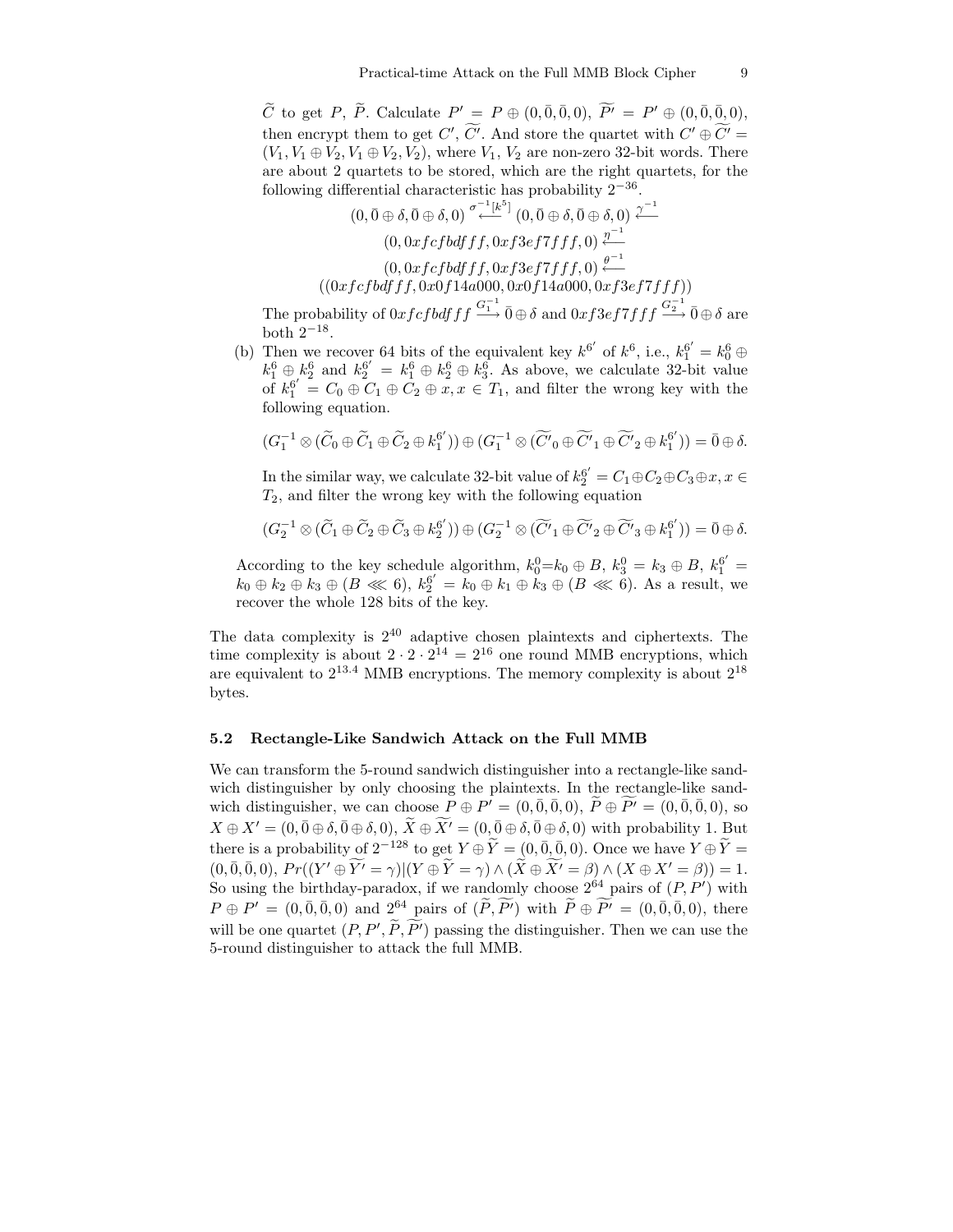The Rectangle-Like Sandwich Attack. We choose  $2^{65.5}$  plaintexts P at random, construct the structure

$$
S = \{ (P, P') \mid P \oplus P' = (0, \bar{0}, 0, 0) \},
$$

and encrypt each  $(P, P') \in S$  to get  $(C, C')$ . Store the ciphertext pairs with index  $(C_0 \oplus C_1 \oplus C_2, C_1 \oplus C_2 \oplus C_3)$ . There are  $2^{65.5} \cdot 2^{65.5} \cdot 2^{-1} \cdot 2^{-128} = 4$  quartets  $(P, P', P, P')$  satisfying the conditions of the distinguisher, and they are right quartets, where the pair  $(\widetilde{P}, \widetilde{P'}) \in S$ , whose ciphertexts are denoted as  $(\widetilde{C}, \widetilde{C'})$ .

If a quartet is a right quartet, then it must satisfy  $C \oplus \widetilde{C} = (V_1, V_1 \oplus V_2, V_1 \oplus V_2)$  $(V_2, V_2)$  and  $C' \oplus C' = (W_1, W_1 \oplus W_2, W_1 \oplus W_2, W_2)$ , because it satisfies the output differences of the distinguisher, where  $V_1, V_2, W_1, W_2$  are non-zero 32-bit words. That is to say

$$
(C_0 \oplus C_1 \oplus C_2) \oplus (\widetilde{C_0} \oplus \widetilde{C_1} \oplus \widetilde{C_2}) = 0,
$$
  
\n
$$
(C_1 \oplus C_2 \oplus C_3) \oplus (\widetilde{C_1} \oplus \widetilde{C_2} \oplus \widetilde{C_3}) = 0,
$$
  
\n
$$
(C'_0 \oplus C'_1 \oplus C'_2) \oplus (\widetilde{C'_0} \oplus \widetilde{C'_1} \oplus \widetilde{C'_2}) = 0,
$$
  
\n
$$
(C'_1 \oplus C'_2 \oplus C'_3) \oplus (\widetilde{C'_1} \oplus \widetilde{C'_2} \oplus \widetilde{C'_3}) = 0.
$$

Furthermore, for a right quartet the input difference of the 6-th round is  $(0, 0 \oplus$  $\delta, \bar{0} \oplus \delta, 0$ , the number of possible output difference values given the input difference  $\bar{0} \oplus \delta$  for  $G_1$  or  $G_2$  is about  $2^{28.56}$ . So we use all these conditions to sieve  $(C, C'), (C, C')$ , if a quartet doesn't pass the distinguisher, the probability for it to satisfy these conditions is  $2^{-64} \cdot 2^{-64} \cdot 2^{(28.65-32)\times 4} = 2^{-141.76}$ . So the number of wrong quartets is  $2^{65.5} \cdot 2^{65.5} \cdot 2^{-1} \cdot 2^{-141.76} = 2^{-11.76}$ .

With the right quartets stored, we recover the equivalent key  $k_1^{6'}$  and  $k_2^{6'}$ with the right quartets stored, we recover the equivalent key  $\kappa_1$  and  $\kappa_2$  as in Subsection 5.1 with  $2^{17}$  bytes memory and  $2^{12.4}$  MMB encryptions by constructing the table  $T_1$  and  $T_2$ . Then we guess the rest 64-bit keys, and filter the wrong keys by encrypting a plaintext whose ciphertext is known. It is about  $2^{64}$  MMB encryptions. The data complexity of the attack is  $2 \cdot 2^{65.5} = 2^{66.5}$ chosen plaintexts, the memory complexity is dominated by the complexity of storing the ciphertexts, that is  $2^{66.5}$  128-bit words, i.e.,  $2^{70.5}$  bytes.

The rest 64-bit key can be recovered with the 5-round rectangle-like sandwich distinguisher to rounds 2-6 by chosen ciphertexts attack. In this case the data complexity is  $2^{66.5}$  chosen plaintexts and ciphertexts, the memory complexity is  $2^{70.5}$  bytes too, and the time complexity is  $2^{13.4}$  MMB encryptions.

## 6 The Improved Differential Cryptanalysis of MMB

In this section, we give a 6-round differential path for MMB. The differential path is described in the following,

$$
\begin{array}{c}\n(0, \bar{0}, \bar{0}, 0) \xrightarrow{\rho[k^0]} (\bar{0}, 0, 0, \bar{0}) \xrightarrow{\rho[k^1]} (0, \bar{0} \oplus \delta, \bar{0} \oplus \delta, 0) \xrightarrow{\rho[k^2]} (\tau, 0, 0, \tau) \xrightarrow{\rho[k^3]} \\
(0, \bar{0}, \bar{0}, 0) \xrightarrow{\rho[k^4]} (\bar{0}, 0, 0, \bar{0}) \xrightarrow{\rho[k^5]} (0, \bar{0} \oplus \delta, \bar{0} \oplus \delta, 0),\n\end{array}
$$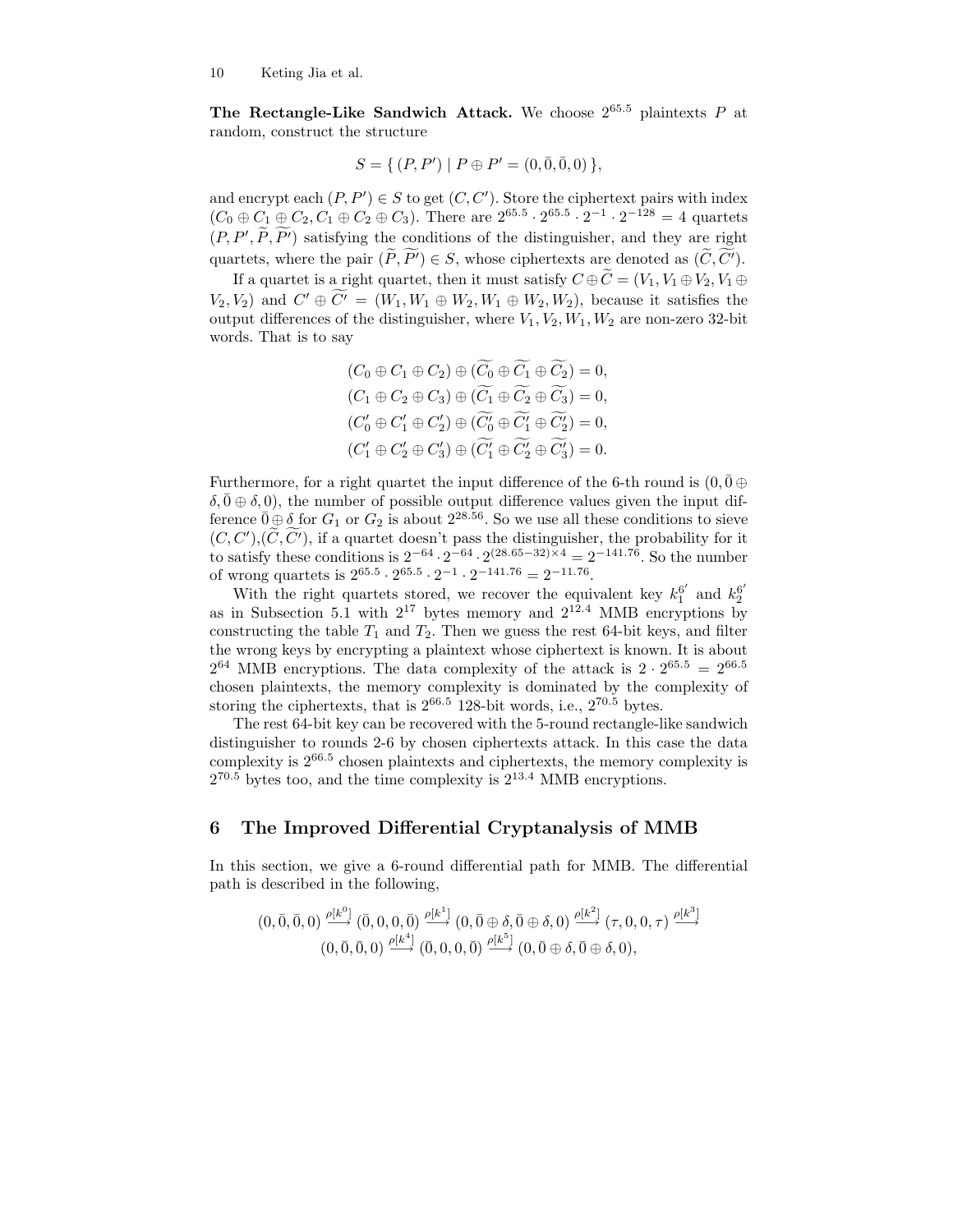where  $\tau$  belong to the sets of the differences, which is chosen to make the differential characteristic  $\bar{0} \oplus \delta \stackrel{G_1}{\longrightarrow} \tau \stackrel{G_0}{\longrightarrow} \bar{0}$  and  $\bar{0} \oplus \delta \stackrel{G_2}{\longrightarrow} \tau \stackrel{G_3}{\longrightarrow} \bar{0}$  hold.

We search all  $\tau$  satisfying the above differentia characteristic, which are used to produce the 5-round differential path. The probability for the differential path is 2−<sup>94</sup> .

Then we use the last five rounds of the differential path, i.e.

$$
(\overline{0},0,0,\overline{0}) \xrightarrow{\rho[k^0]} (0,\overline{0} \oplus \delta, \overline{0} \oplus \delta,0) \xrightarrow{\rho[k^1]} (\tau,0,0,\tau) \xrightarrow{\rho[k^2]} (0,\overline{0},\overline{0},0) \xrightarrow{\rho[k^3]} (\overline{0},0,0,\overline{0}) \xrightarrow{\rho[k^4]} (0,\overline{0} \oplus \delta, \overline{0} \oplus \delta,0),
$$

to attack the full round MMB. We mount the 5-round differential path to rounds 1-5 of the 6 rounds. In the rest of the section, we give the attack algorithm.

The Key Recovery Attack. We choose  $2^{96}$  pairs of plaintext with difference  $(0, 0, 0, 0)$ , then there are 4 right pairs. The output difference of the 5-th round for a right pair is  $(0, \bar{0} \oplus \delta, \bar{0} \oplus \delta, 0)$ , so the difference of the ciphertext should be  $(V_1, V_1 \oplus V_2, V_1 \oplus V_2, V_2)$ , where  $V_1, V_2$  are non-zero 32-bit words. We use this to sieve the ciphertext pairs, and there will be  $2^{96} \cdot 2^{-64} = 2^{32}$  pairs left. Furthermore, the input difference of the 6-th round is  $(0, \bar{0} \oplus \delta, \bar{0} \oplus \delta, 0)$ , the number of possible output difference values given the input difference  $\bar{0} \oplus \delta$  for  $G_1$  or  $G_2$  is about  $2^{28.56}$ . So there are  $2^{32} \cdot 2^{(28.56-32)\times 2} = 2^{25.12}$  pairs satisfying the output difference.

As the key recovery attack in Subsection 5.1. We construct two tables  $T_1$  and  $T_2$ 

$$
T_1 = \{ x \mid (x \otimes G_1^{-1}) \oplus ((x \oplus 0xfcfbdff) \otimes G_1^{-1}) = \overline{0} \oplus \delta \},
$$
  
\n
$$
T_2 = \{ x \mid (x \otimes G_2^{-1}) \oplus ((x \oplus 0xf3ef7fff) \otimes G_2^{-1}) = \overline{0} \oplus \delta \}.
$$

to recover the equivalent subkey words  $k_1^6$  $^{6'}_1$ ,  $k_2^{6'}$  with the remaining ciphertext pairs  $(C, C')$ , where  $C = (C_0, C_1, C_2, C_3)$  and  $C' = (C'_0, C'_1, C'_2, C'_3)$ . Calculate the 32-bit words  $k_1^{6'} = C_0 \oplus C_1 \oplus C_2 \oplus x, x \in T_1$ ,  $k_2^{6'} = C_1 \oplus C_2 \oplus C_3 \oplus x, x \in T_3$ , and increase the counter corresponding to  $(k_1^{6'}, k_2^{6'})$  by 1. For  $G_1$  and  $G_2$ , the number of pairs with input difference  $\bar{0} \oplus \delta$  and any given output difference is at most  $2^{14.28}$ , so the maximum count per counted pair of the wrong subkey words will be  $2^{14.28} \cdot 2^{14.28} = 2^{28.56}$ . The signal-to-noise ratio is :

$$
S/N = \frac{p \cdot 2^k}{\alpha \cdot \beta} = \frac{2^{-96} \times 2^{64}}{2^{-64 - 6.88} \times 2^{28.56}} = 2^{10.32}.
$$

According to citation [9], the success probability is

$$
Ps = \int_{-\frac{\sqrt{\mu S/N} - \Phi^{-1}(1 - 2 - a)}{\sqrt{S/N} + 1}}^{\infty} \Phi(x) dx = 0.9542,
$$

where  $a = 64$  is the number of subkey bits guessed,  $\mu$  is the number of right pairs and  $\mu = 4$ .

The data complexity of the attack is 2<sup>96</sup> chosen plaintexts. The time complexity is about  $2 \cdot 2^{14.28} \cdot 2^{25.12} = 2^{40.40}$  XOR operations and  $2^{14.28} \cdot 2^{14.28} \cdot 2^{25.12} =$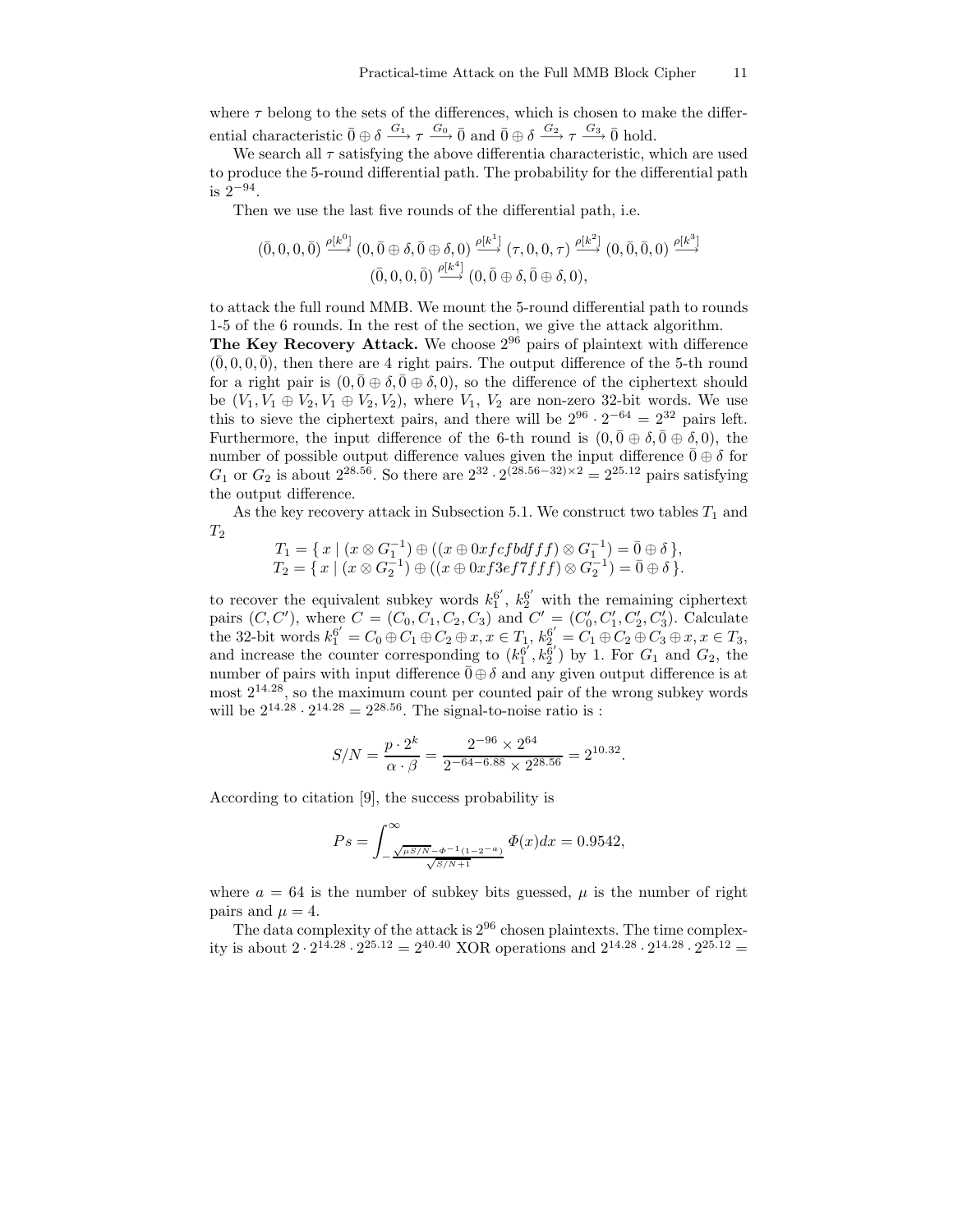$2^{53.68}$  counts, equivalent to  $2^{43}$  MMB encryptions. The memory complexity is  $2^{64}$  64-bit counters, equivalent to  $2^{66}$  bytes. The rest 64 bits of the key can be recovered by exhaustive search, which determine the time complexity is  $2^{64}$  MMB encryptions.

We can mount the 5 round differential characteristic to round 2-6. Then we use the chosen ciphertext attack to recover the 64 bits subkey of the first round. Then we can compute the key. The data complexity is  $2^{96}$  chosen plaintexts and ciphertexts, the memory complexity is  $2^{66}$  bytes and the time complexity is  $2^{44}$ MMB encryptions.

Note that we can even use the 6-round differential path to attack 7-round MMB with the same complexity as the 6-round attack. It means that even if MMB has 7 rounds it is still vulnerable to the differential attack.

# 7 Conclusion

In this paper, we construct a 5-round sandwich distinguisher for MMB with amazingly high probability 1. With the distinguisher, we recover the 128-bit key on the full MMB with  $2^{40}$  adaptive chosen plaintexts and ciphertexts,  $2^{13.4}$ MMB encryptions and  $2^{18}$  bytes memory. On this bases, we present a rectanglelike sandwich attack to the full MMB, with  $2^{66.5}$  chosen plaintexts,  $2^{64}$  MMB encryptions and  $2^{70.5}$  bytes memory. Besides, we improve the differential attack on the full MMB in [10]. The data complexity is  $2^{96}$  chosen plaintexts, the time complexity is  $2^{64}$  MMB encryptions and the memory complexity is  $2^{66}$  bytes.

# References

- 1. Biham, E., Shamir, A.: Differential Cryptanalysis of The Data Encryption Standard. Springer, London (1993)
- 2. Biham, E., Dunkelman, O., Keller, N.: The Rectangle Attack Rectangling the Serpent. In: Pfitzmann, B. (ed.) EUROCRYPT 2001. LNCS, vol. 2045, pp. 340- 357. Springer, Heidelberg (2001)
- 3. Biryukov, A., Khovaratovich, D.: Related Key Cryptanalysis of the Full AES-192 and AES-256. Asiacrypt 2009, LNCS 5912, pp. 1-18, 2009.
- 4. Kelsey, J., Khono, T., Schneier, B.: Amplified Boomerang Attacks Against Reduced-Round MARS and Serpent. In: Schneier, B. (ed.) FSE 2000. LNCS, vol. 1978, pp. 75-93. Springer, Heidelberg (2000)
- 5. Daemen, J., Govaerts, R., Vandewalle, J.: Block Ciphers Based on Modular Multiplication. In: Wolfowicz, W. (ed.) Proceedings of 3rd Symposium on State and Progress of Research in Cryptography, Fondazione Ugo Bordoni, pp. 80-89 (1993)
- 6. Daemen, J.: Cipher and Hash Function Design C Strategies based on Linear and Differential Cryptanalysis. PhD Thesis, Dept. Elektrotechniek, Katholieke Universiteit Leuven, Belgium (1995)
- 7. Lai, X.: On the Design and Security of Block Ciphers. In: Massey, J.L. (ed.) ETH Series in Information Processing, vol. 1. Hartung-Gorre Verlag, Konstanz (1995)
- 8. Dunkelman, O., Keller, N., Shamir, A.: A Practical-Time Attack on the A5/3 Cryptosystem Used in Third Generation GSM Telephony.